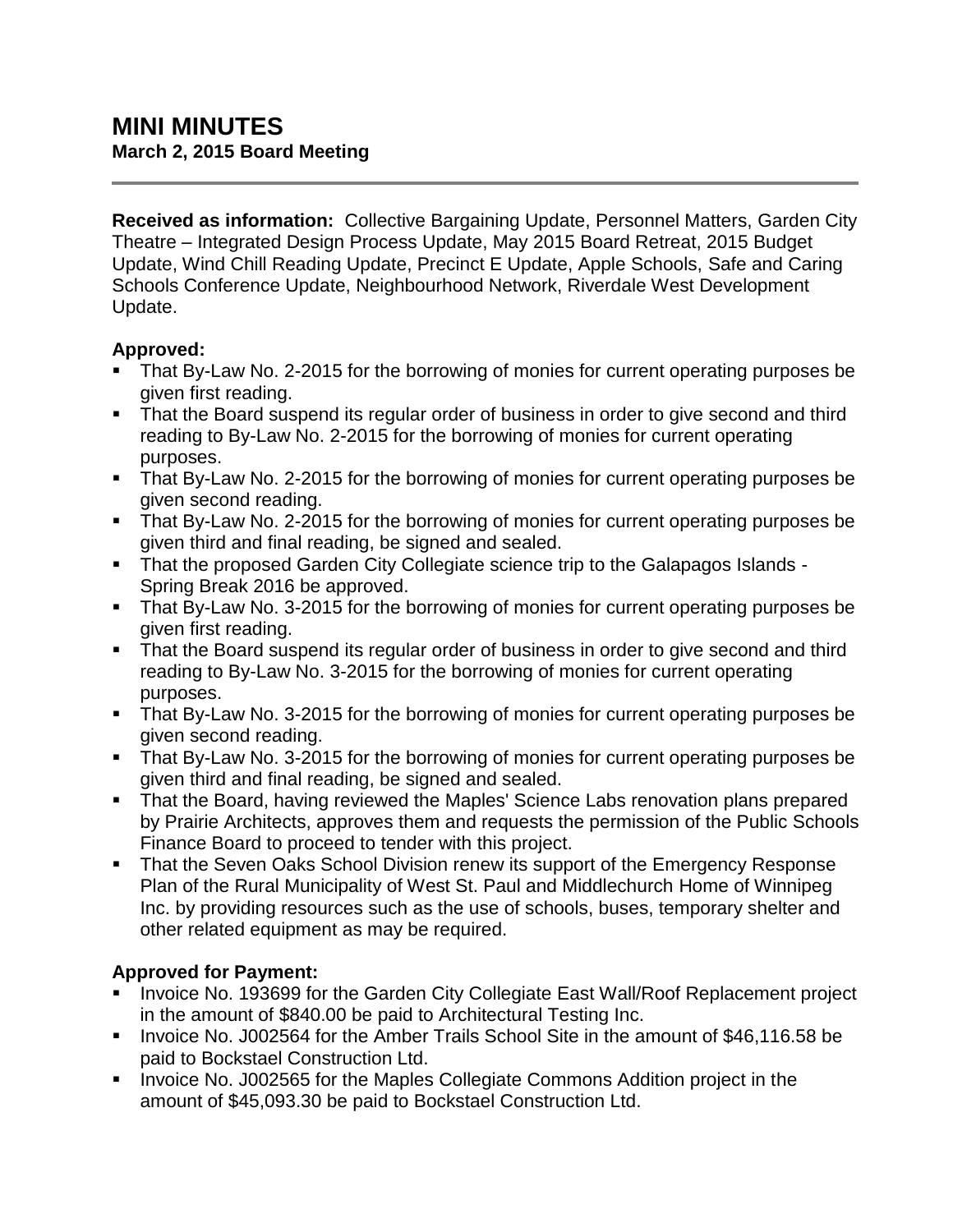- Certificate of Payment No. 19 for the Maples Collegiate Commons Addition project in the amount of \$9,958.23 be paid to Bockstael Construction Ltd.
- 7.5% Statutory Holdback on Certificate of Payment No. 19 for the Maples Collegiate Commons Addition project in the amount of \$768.98 be paid to the Seven Oaks School Division/Bockstael 449 account.
- Certificate of Payment No. 6 for the Garden City Collegiate East Wall/Roof Replacement project in the amount of \$210,895.62 be paid to Canotech Consultants Ltd.
- 7.5% Statutory Holdback on Certificate of Payment No. 6 for the Garden City Collegiate East Wall/Roof Replacement project in the amount of \$16,285.38 be paid to the Seven Oaks School Division/Canotech Consultant 454 account.
- Invoice No. 17442 for the Precinct F Land Purchase in the amount of \$8,107.77 be paid to D'Arcy & Deacon LLP.
- Certificate of Payment No. 5 for the MET School Relocation project in the amount of \$133,085.89 be paid to Gardon Construction Ltd.
- 7.5% Statutory Holdback on Certificate of Payment No. 5 for the MET School Relocation project in the amount of \$10,276.91 be paid to the Seven Oaks School Division/Gardon 456 account.
- Invoice No. 3423 for the new Amber Trails School project in the amount of \$3,150.00 be paid to Integrated Designs Inc.
- Invoice No. 33449 for the MET School Relocation project in the amount of \$194.25 be paid to Landmark Planning & Design Inc.
- **Invoice No. 14113 for the Garden City Collegiate Skill Build Addition project in the** amount of \$17,552.38 be paid to Number Ten Architectural Group.
- **IDED** Invoice No. 279521 for the Elwick Elevator and Grooming Room project in the amount of \$1,312.50 be paid to Pinchin Ltd.
- Invoice No. 4493 for the new Amber Trails School project in the amount of \$17,161.75 be paid to Prairie Architects Inc.
- Invoice No. 4496 for the new École Rivière-Rouge project in the amount of \$17,377.47 be paid to Prairie Architects Inc.
- Invoice No. 4503 for the Maples Collegiate Elevator project in the amount of \$4,510.80 be paid to Prairie Architects Inc.
- **Invoice No. 4502 for the Maples Collegiate Science Labs Renovation project in the** amount of \$4,228.88 be paid to Prairie Architects Inc.
- Invoice No. 4497 for the R.F. Morrison Addition project in the amount of \$4,932.56 be paid to Prairie Architects Inc.

# **Correspondence Received:**

- Claudia Sarbit, Chair, Seven Oaks School Division Board of Trustees. Letter to the Honourable Peter Bjornson regarding Equity in Funding.
- Manitoba School Boards Association. 2015 Convention Resolutions.
- Carolyn Duhamel, Executive Director, Manitoba School Boards Association. Posting of 2012-2013 EDI Results.
- Carolyn Duhamel, Executive Director, Manitoba School Boards Association. Use of school facilities as polling stations for Provincial Election - April 19, 2016.
- Manitoba News Release. Manitoba Government establishes commission to create road map for providing universally accessible Early Learning and Child Care.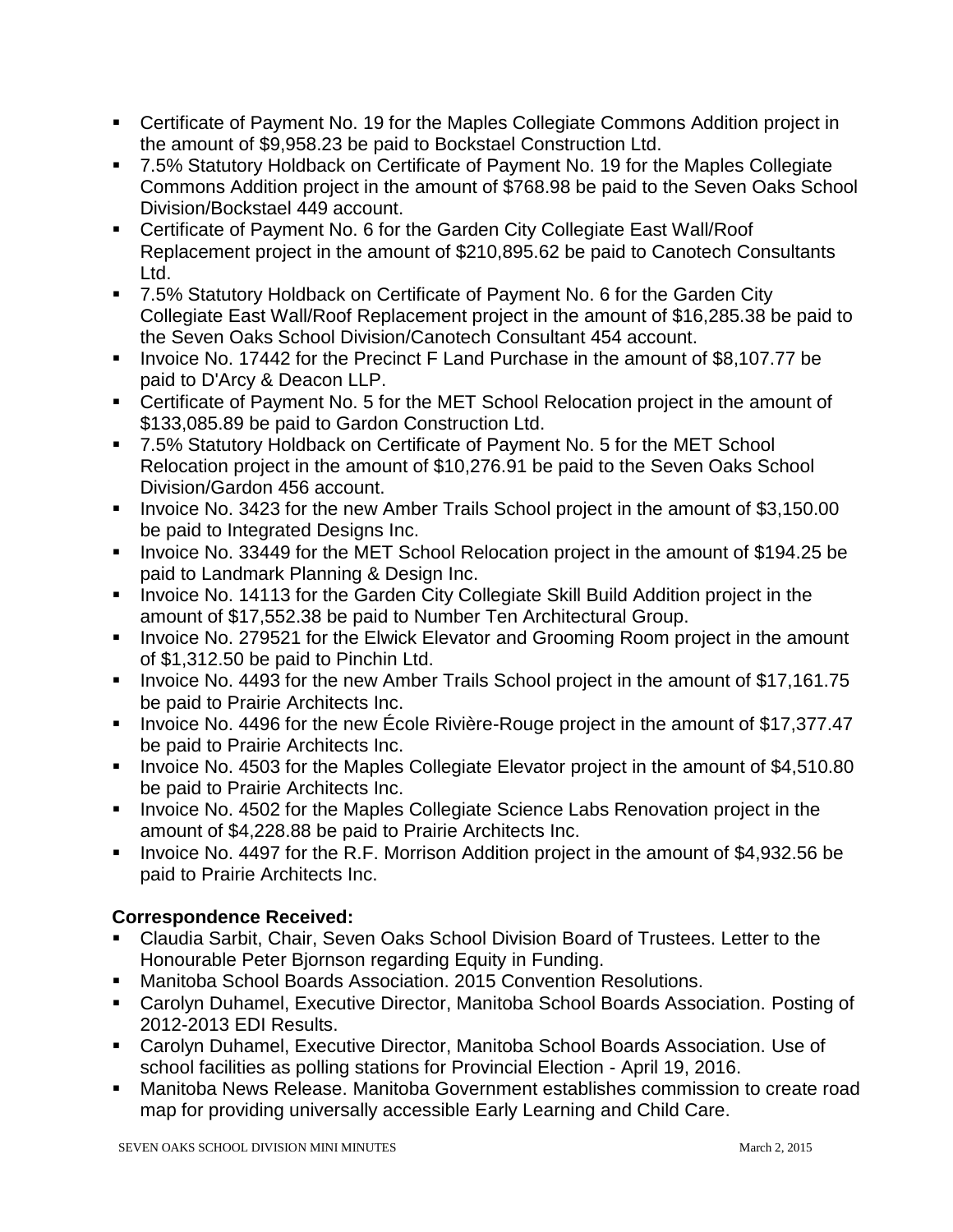- **Evergreen School Division. Superintendent and CEO Bulletin.**
- Family Services Early Learning and Child Care. Application for the Family Choices Building Fund - School Based Stream has been received and is currently being considered for Seven Oaks Child Daycare Centre Inc. at R.F. Morrison School.
- Twentieth National Congress on Rural Education in Canada. Celebrating Rural Schools: Looking Back and Looking Forward, March 29 to 31, 2015 - Saskatoon, Saskatchewan.
- TJ's Gift Foundation Champions Awards.
- Stone Soup 2015. Wednesday, March 11 from 11:30 a.m. to 1:30 p.m. Manitoba Hydro Lobby.
- TJ's Gift Foundation. 9th Annual TJ's Gift Gala, May 13, 2015 Canad Inns Polo Park.
- **Peter Bjornson, Minister of Education and Advanced Learning. Garden City Collegiate,** Vocational Addition and Renovation Skill Build Initiative - Ministerial Award.
- Darryl Gervais, Director, Manitoba Education and Advanced Learning. Refuse Refuse (ri-fyooz ref-yoos): A Guide to waste Reduction in Manitoba Schools.
- **MSBA ebulletin February 25, 2015.**
- Ken Klassen, MASS; Carolyn Duhamel, MSBA; Ken Pearce, MTS; Roy Seidler, MASBO.

Letter to the Honourable Melanie Wight regarding Mental Health Framework for Students.

- Rolling River School Division. Superintendent / Chief Executive Officer Bulletin.
- Third Annual Sustainable Energy Conference. Sustainable Energy in Manitoba Schools: What our future could look like. May 27, 2015 - Otterburne, Manitoba.
- **Jamie Kozak, Principal Architect, Prairie Architects Inc. Amber Trails Change Orders #** 46 and 56.
- Craig Bachynski, Number Ten Architectural Group. MET Change Orders # 6R1, 7 and 8.
- Jeffery Moroz, Stantec Architecture Ltd. Garden City Collegiate Wall/Roof Change Orders # 23 and 24.
- Craig Banchynski, Number Ten Architectural Group. Maples Collegiate Commons Change Orders # 72 and 73.
- David Yeo, Director, Manitoba Education. 2015-2016 K-3 Smaller Class Initiative Funding Letter.
- Andrea Lawson, Project Leader, Public School Finance Board. Garden City Collegiate Skill Build: Geotechnical Study Authorization and Design Development Authorization. École Rivière-Rouge: Authorization to Award Tender.
- **Award Magazine, February 2015.**
- **Thank You Card Amber Trails. For floral arrangement to celebrate their Grand** Opening.
- Thank You Card Jen Bouskill, ÉSOMS. New choral risers.
- Dwight MacAulay, Secretary, Order of Manitoba. Receipt of letter of recommendation pertaining to the nomination of Kish Modha to the Order of Manitoba.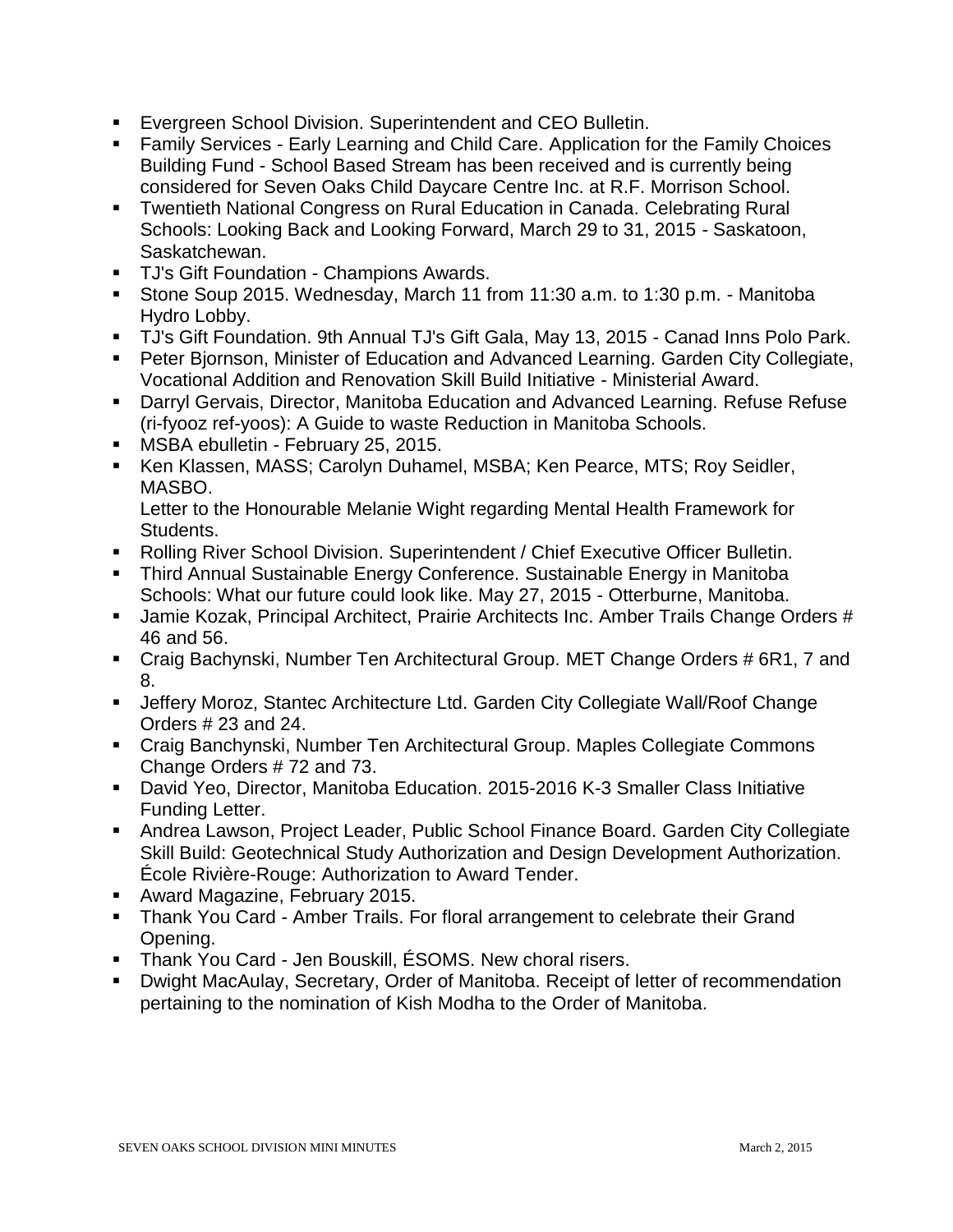#### **Personnel Report:**

#### **Administrators**

- The following administrators gave notice of intent to retire June 30, 2015: Jacky Molyneux and Darlene Roberts.
- Janice Hill gave notice of intent to retire December 31, 2015.

#### **Teachers**

- Lia Baffour-Awuah was appointed to full-time (1.00) Teacher General (Permanent) contract effective September 8, 2015.
- The following were appointed to Limited Teacher-General (Term) contracts effective September 8, 2015 to June 30, 2016: Joy Bazin (1.00), Asifa Bokhari (1.00), Zoe Brittain (1.00), Jalin Desloges (1.00), Lindsay Dewit (1.00), Lane Gibson (1.00), Laurel Howard (.50), Laura Kilbrai (1.00), Dara Labossière (1.00), Nicolas Messner (1.00), Lynnette Navarro (1.00), Celeste Perrin (1.00), Kirstine Reyes (1.00).
- Jennifer Babcock was appointed to a full-time (1.00) Limited Teacher-General (Term) contract effective February 17, 2015 to June 30, 2015.
- Amandeep Badhan was appointed to a full-time (1.00) Limited Teacher-General (Term) contract effective January 15, 2015 to March 27, 2015.
- Jasdeep Bhangu was appointed to a part-time (.50) Limited Teacher-General (Term) contract effective February 24, 2015 to June 30, 2015.
- Jordana Etkin was appointed to a full-time (1.00) Limited Teacher-General (Term) contract effective February 26, 2015 to June 30, 2015.
- Jessica Robertson was appointed to a full-time (1.00) Limited Teacher-General (Term) contract effective February 13, 2015 to June 30, 2015.
- Caitlin Shand was appointed to a full-time (1.00) Limited Teacher-General (Term) contract effective February 23, 2015 to June 30, 2015.
- Jodi Bachmier was appointed to a part-time (.20) Limited Teacher-General (Term) contract effective February 17, 2015 to June 30, 2015.
- Appointed the following to Substitute Teacher contracts for the 2014-2015 school year: Carlos Martin, Sandra McGlynn, Roswitha Nowak, Darlene Selsky, Paul Taillefer.
- The following teachers gave notice of intent to retire effective June 30, 2015: Donna Babick, Debra Boyko, Susan Denhard, Patti Germann, Eda Korchynski, Terri MacKenzie, Roman Matwyczuk, Maurice Parobec, Karen Romanoff, Lynne Shapiro, Paul Stewart, Lori Ward, Louise Welsh, Dawn Wilson.
- Matilde Johnen gave notice of intent to retire effective January 15, 2015.
- Murray Boyko gave notice of intent to retire effective May 31, 2015.
- Shannon Plischke gave notice of intent to retire effective September 30, 2015.
- The following teachers gave notice of intent to retire effective December 31, 2015: Diane Sigvaldason and Greg Wazney.
- Warren Persowich, Clinician, gave notice of intent to resign effective June 30, 2015.
- The following teachers gave notice of intent to resign effective June 30, 2015: Marie-Claude Ferré and Rachelle Regnier.
- Marley Dewar gave notice of intent to resign effective January 23, 2015.

### **Support Staff**

■ Peter Makadi, EA, gave notice of intent to resign effective March 1, 2015.